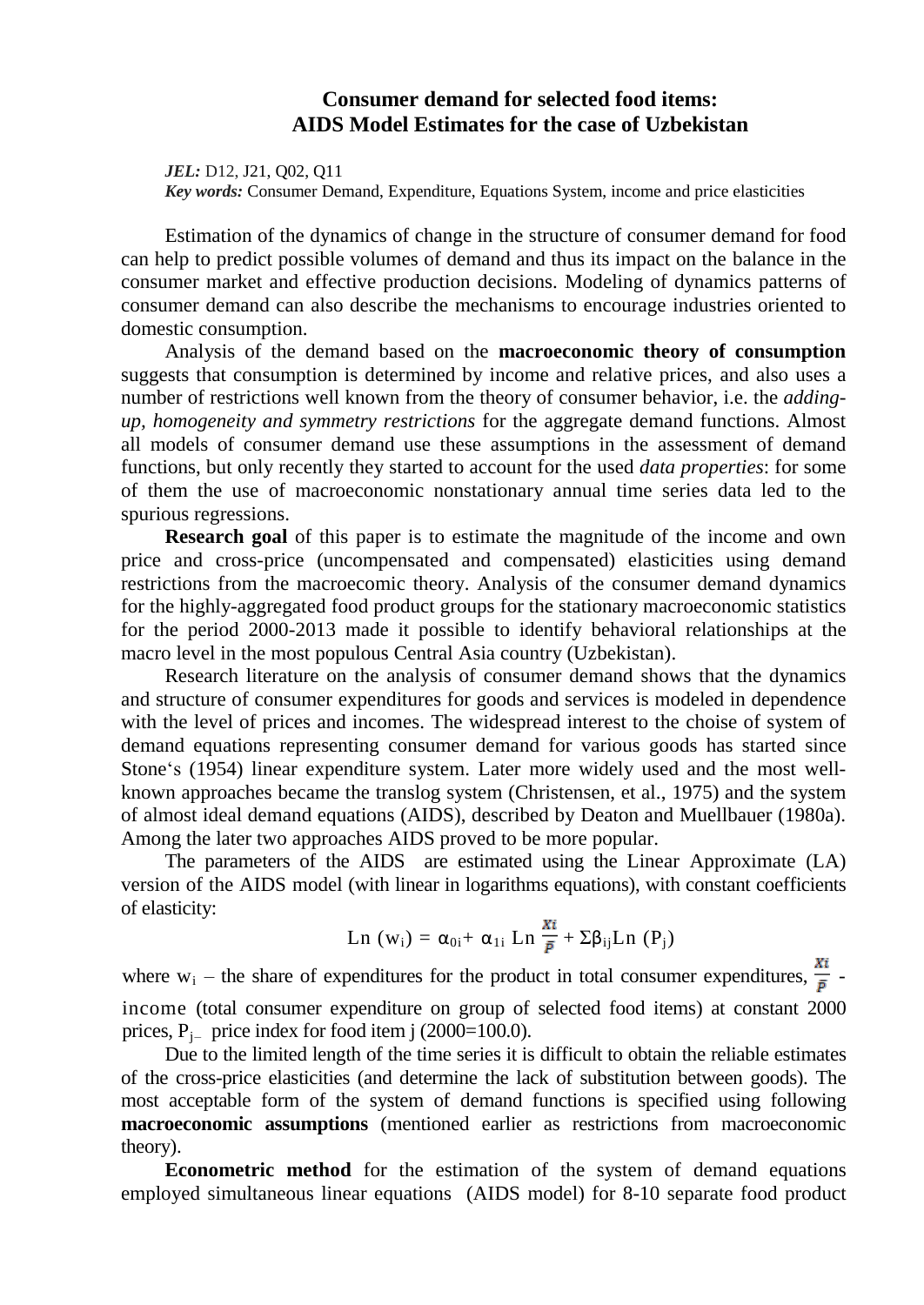groups using the seemingly unrelated regression models (SUREG command in Stata 12), which produces *two-step estimates* (Zellner 1962; Zellner and Huang 1962; Zellner 1963). Even if the equations can be estimated separately without imposing any restrictions, still SUREG is choosen to estimate model and impose specified linear constraints (for homogeneity and symmetry restrictions).

**Dataset** used makrostatistic data on consumer expenditures in retail turnover for numerous food items: the expenditures for all categories of considered food items in loglevels (ln\_Xi), their respective price indices in log-levels (ln\_Pi), and the total expenditure on included food items (ln\_exp), which represents a variable of overall consumer income growth. Model included following broad food items: meat, sugar, milk, bread& cereals, potato, vegetables, fruits. The calculations used time-series data at constant 2000 prices for the period 2000-2013.

Table 1 represents the results of the ADF unit root test and reveals that all log-level variables contain unit-root and only first-differences are stationary. Therefore, the model employed variables in first-differenced format.

| Tabl 1. Dickey-Fuller test for unit root |                |                          |                          |  |  |  |
|------------------------------------------|----------------|--------------------------|--------------------------|--|--|--|
| <b>Level variables</b>                   | <b>Dfuller</b> | <b>First differences</b> | <b>Dfuller</b> statistic |  |  |  |
|                                          | statistic      |                          |                          |  |  |  |
| $l$ <sub>exp</sub>                       | $-1.274$       | dl_exp                   | $-3.753$                 |  |  |  |
| 1_meat_pd                                | 0.363          | dlmeat_pd                | $-3.164$                 |  |  |  |
| 1_fish_pd                                | $-0.625$       | dlfish_pd                | $-2.681$                 |  |  |  |
| 1_sugar_pd                               | $-0.024$       | dlsugar_pd               | $-2.492$                 |  |  |  |
| 1_milk_pd                                | $-0.204$       | dlmilk_pd                | $-4.614$                 |  |  |  |
| l_eggs_pd                                | $-0.803$       | dleggs_pd                | $-3.676$                 |  |  |  |
| 1_breadcereals_pd                        | $-1.560$       | dlbreadcereals_pd        | $-2.170$                 |  |  |  |
| 1_fruits_pd                              | $-0.997$       | dlfruits_pd              | $-4.563$                 |  |  |  |
| l_vegetables_pd                          | $-0.326$       | dlvegetables_pd          | $-10.283$                |  |  |  |
| l_oils_pd                                | $-0.194$       | dloils_pd                | $-1.933$                 |  |  |  |
| l_potato_pd                              | $-1.086$       | dlpotato_pd              | $-2.910$                 |  |  |  |
| w meat                                   | 1.210          | Dwmeat                   | $-2.465$                 |  |  |  |
| w_fish                                   | $-0.437$       | Dwfish                   | $-2.303$                 |  |  |  |
| w_sugar                                  | $-0.496$       | Dwsugar                  | $-5.585$                 |  |  |  |
| w_milk                                   | $-0.583$       | Dwmilk                   | $-3.192$                 |  |  |  |
| w_eggs                                   | $-3.067$       | Dweggs                   | $-3.174$                 |  |  |  |
| w_breadcereals                           | $-0.485$       | Dwbreadcereals           | $-5.386$                 |  |  |  |
| w_fruits                                 | $-0.625$       | Dwfruits                 | $-5.015$                 |  |  |  |
| w_vegetables                             | $-0.905$       | Dwyegetables             | $-5.601$                 |  |  |  |
| w_oils                                   | 0.817          | Dwoils                   | $-2.319$                 |  |  |  |
| w_potato                                 | $-0.883$       | Dwpotato                 | $-3.776$                 |  |  |  |
| <b>Critical Value</b>                    |                | <b>Critical Value</b>    |                          |  |  |  |
| $1\%$                                    | $-3.75$        | $1\%$                    | $-3.75$                  |  |  |  |
| 5%                                       | $-3.00$        | 5%                       | $-3.00$                  |  |  |  |
| 10%                                      | $-2.63$        | 10%                      | $-2.63$                  |  |  |  |

Estimated parameters of estimated demand systems (shown in table 2) were used further to calculate compensated, uncompensated and expenditure elasticities.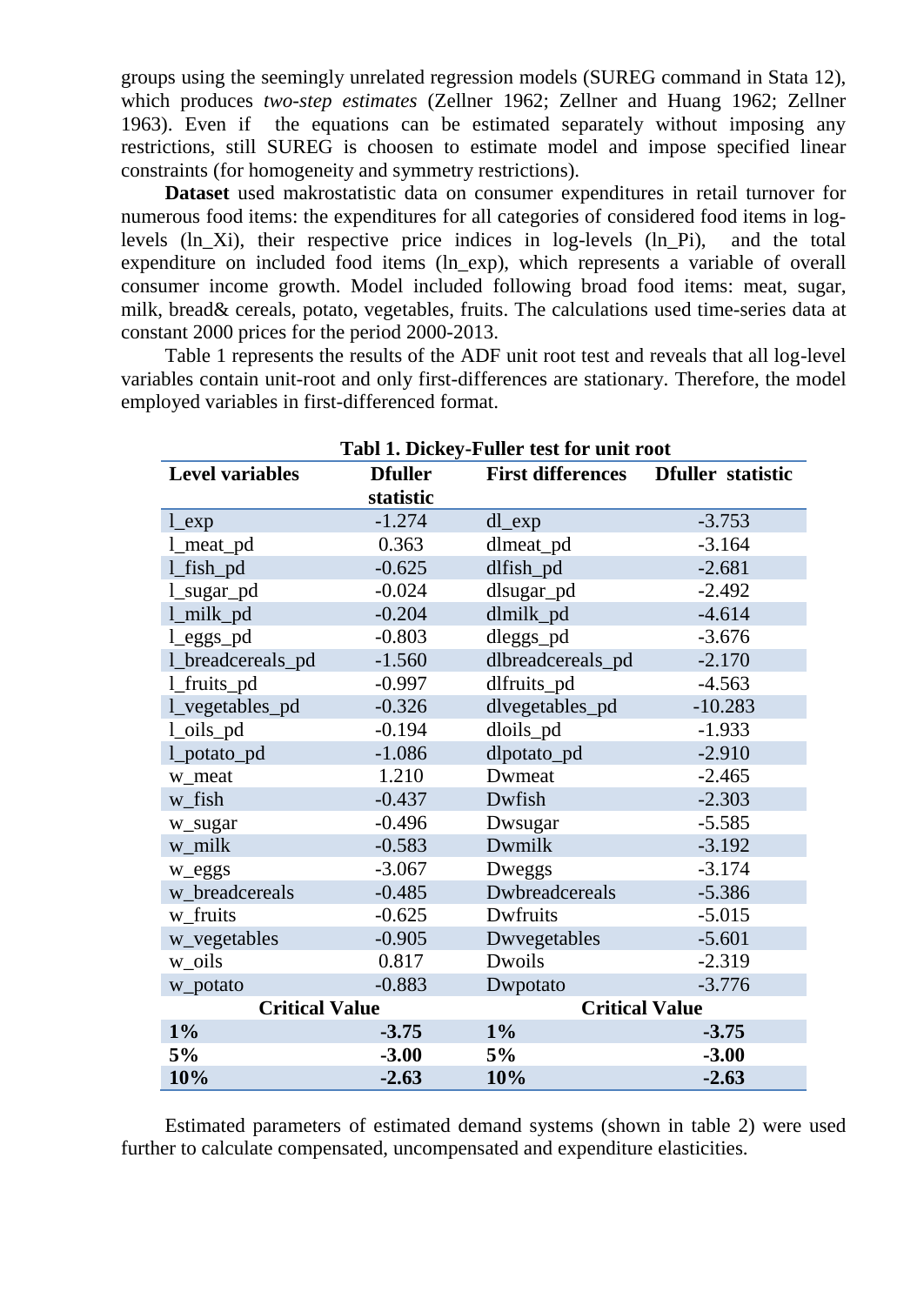| Table 2. Farameters of demand functions for food |            |           |            |                           |           |            |          |
|--------------------------------------------------|------------|-----------|------------|---------------------------|-----------|------------|----------|
|                                                  | dwmeat     | dwsugar   | dwmilk     | $ dw$ bread $\&$ dwpotato |           | dwyege     | dlfruits |
|                                                  |            |           |            | cereals                   |           | tables     |          |
| dlmeat_pd                                        | $-0.08**$  |           | $0.02**$   | 0.01                      | 0.01      | $0.02*$    | 0.11     |
|                                                  |            | $0.09***$ |            |                           |           |            |          |
| dlsugar_pd                                       | $-0.09***$ | 0.01      | 0.00       | $0.04**$                  | $0.02**$  | 0.00       | 0.01     |
| dlmilk_pd                                        | $0.02**$   | 0.00      | $-0.02***$ | 0.01                      | 0.00      | $-0.01*$   | 0.00     |
| dlbread &<br>cereals_pd                          | 0.01       | $0.04**$  | 0.01       | $-0.05$                   | 0.01      | $-0.01$    | $-0.02$  |
| dlpotato_pd                                      | 0.01       | $0.02**$  | 0.00       | 0.01                      | $-0.01$   | 0.00       | $-0.02$  |
| dlvegetables_<br>pd                              | $0.02*$    | 0.00      | $-0.01*$   | $-0.01$                   | 0.00      | $-0.01$    | 0.00     |
| dlfruits_pd                                      | $0.11***$  | 0.01      | 0.00       | $-0.02$                   | $-0.02**$ | 0.00       | $-0.08$  |
| dl_exp                                           | $-0.19***$ | 0.01      | 0.00       | $0.23**$                  | 0.00      | $-0.08***$ | 0.03     |
| cons                                             | 0.00       | 0.00      | 0.00       | $-0.01$                   | 0.00      | 0.00       | 0.01     |

**Table 2. Parameters of demand functions for food** 

\*\*\* Indicates significance at 1% significance level

\*\* Indicates significance at 5% significance level

Results of the likelihood-ratio test on the weak separability of fruits food group are given in table 3.Test rejects the null hypothesis on separability of the fruits (equality of cross-price elasticities for fruits group to zero), meaning that fruits should be included into the model. Separability tests between the rest food items all reject the null hypothesis, confirming that all considered products should be modeled together.

| Table 3. Likelihood-ratio test                                               |                       |  |  |  |  |  |
|------------------------------------------------------------------------------|-----------------------|--|--|--|--|--|
| Likelihood-ratio test                                                        | LR chi2(9) = $249.45$ |  |  |  |  |  |
| (Assumption: Sureg_Restri~d nested in Sureg_UnRest~d) $Prob > chi2 = 0.0000$ |                       |  |  |  |  |  |

The calculated own and cross- Hiksian (compensated) and Marshalian (uncompensated) price elasticities for each food product group are shown in tables 4 and 5, whereas calculated expenditure (income) elasticities are shown in table 6.

| <b>Table 4. Hiksian Compensated Price Elasticities</b> |         |         |         |                     |          |                   |          |
|--------------------------------------------------------|---------|---------|---------|---------------------|----------|-------------------|----------|
|                                                        | dwmeat  | dwsugar | dwmilk  | dwbread&<br>cereals | dwpotato | dwyege-<br>tables | dwfruits |
| dlmeat_pd                                              | $-0.92$ | $-0.83$ | 1.20    | 0.36                | 0.45     | 0.49              | 1.49     |
| dwsugar_pd                                             | $-0.19$ | $-0.80$ | 0.18    | 0.21                | 0.44     | 0.11              | 0.18     |
| dlmilk_pd                                              | 0.09    | 0.06    | $-1.91$ | 0.06                | 0.02     | $-0.04$           | $-0.02$  |
| dlbread&<br>cereals_pd                                 | 0.35    | 0.90    | 0.76    | $-0.83$             | 0.51     | 0.27              | 0.14     |
| dlpotato_pd                                            | 0.06    | 0.27    | 0.04    | 0.07                | $-1.10$  | 0.05              | $-0.20$  |
| dlvegeta-<br>bles_pd                                   | 0.16    | 0.16    | $-0.17$ | 0.09                | 0.11     | $-0.96$           | 0.09     |
| dlfruits_pd                                            | 0.45    | 0.24    | $-0.09$ | 0.04                | $-0.43$  | 0.09              | $-1.68$  |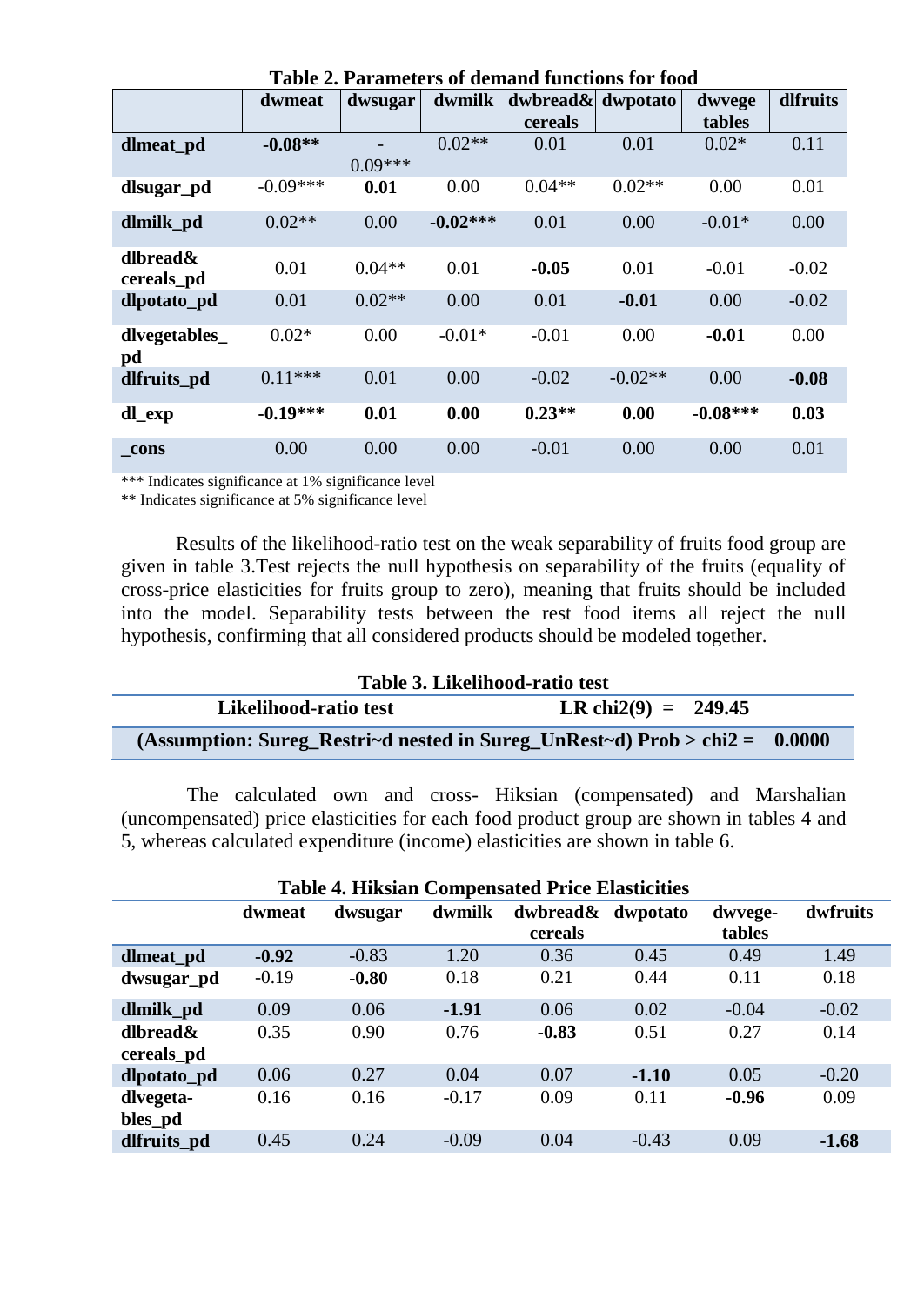| Table 3. Marshanan Uncompensated TTRC Elasticities |         |         |         |           |          |         |          |
|----------------------------------------------------|---------|---------|---------|-----------|----------|---------|----------|
|                                                    | dwmeat  | dwsugar | dwmilk  | dwbread   | dwpotato | dwvege- | dwfruits |
|                                                    |         |         |         | & cereals |          | tables  |          |
| dlmeat_pd                                          | $-1.06$ | $-1.20$ | 0.88    | $-0.21$   | 0.14     | 0.41    | 1.05     |
| dlsugar_pd                                         | $-0.22$ | $-0.88$ | 0.10    | 0.08      | 0.37     | 0.09    | 0.08     |
| dlmilk_pd                                          | 0.08    | 0.03    | $-1.93$ | 0.02      | 0.00     | $-0.05$ | $-0.06$  |
| dlbread&<br>cereals_pd                             | 0.22    | 0.54    | 0.46    | $-1.38$   | 0.20     | 0.18    | $-0.29$  |
| dlpotato_pd                                        | 0.04    | 0.22    | $-0.01$ | $-0.01$   | $-1.14$  | 0.04    | $-0.26$  |
| dloils_pd                                          | 0.11    | 0.04    | $-0.27$ | $-0.09$   | 0.01     | $-0.99$ | $-0.05$  |
| dlvege-<br>tables_pd                               | 0.41    | 0.13    | $-0.19$ | $-0.13$   | $-0.52$  | 0.06    | $-1.81$  |

**Table 5. Marshalian Uncompensated Price Elasticities**

The results show that **uncompensated (Marshalian) own price-elasticities** (which include both substitution/pure price and income effect) are the largest for milk (dairy) products and fruits (-1,93 and -1,81, accordingly). The almost unit elastic are potato (-1,14), meat (-1,06), vegetables (-0,99).

In terms of **compensated own price-elasticities, that contain only pure price effect,** milk (dairy) products and fruits are the most elastic (-1,91 and -1,68, accordingly), followed by potato (-1,10), vegetables (-0,96), meat (-0,92), and sugar (- 0.80). The large income effect decreased Hiksian (compensated) own price elasticity for bread products & cereals group (-0,83), meaning that increase in price on bread products & cereals decreases real incomes of consumers the most.

| <b>Table 6. Expenditure (Income) Elasticities</b> |        |      |      |                                          |      |        |          |  |
|---------------------------------------------------|--------|------|------|------------------------------------------|------|--------|----------|--|
|                                                   | dwmeat |      |      | dwsugar dwmilk dwbread& dwpotato dwvege- |      |        | dwfruits |  |
|                                                   |        |      |      | cereals                                  |      | tables |          |  |
| dl_exp                                            | 0.41   | 1.12 | 0.96 | 1.73                                     | 0.94 | 0.26   | 1.33     |  |

**Expenditure (income) elasticities** of bread products & cereals (1,73), fruits (1.33), and sugar and confectionary (1,12) are greater than one, indicating that they are luxury goods. Thus, the expenditure elasticity for bread&cereals, fruits, and sugar and confectionary as the most elastic can lead to conclusion that domestic consumers will increase their consumption of bread products & cereals, fruits, and sugar and confectionary.

These elasticities on demand relations can be further used as input parameters in prediction models for food demand. For instance, estimated effect of price changes on the demand for considered food commodities can make countribution to the prediction of changes in the dynamics and structure of consumer demand for individual food groups from import and export price changes, tariff and exchange-rate and consumption tax changes.

It can be futher noted that this study yet has its own *merits*.

First of all, it uses basic demand theory and enforces necessary properties such as homogeneity and symmetry for demand model specifications. Contrary to the single equation techniques previously used to analyze food demand relations this kind of estimates can't be criticized as having shortcomings in the functional forms used. Theoretical demand relations on demand for food items in this study include the restrictions of adding-up, homogeneity and symmetry in the Linear Approximate (LA) version of the AIDS model.